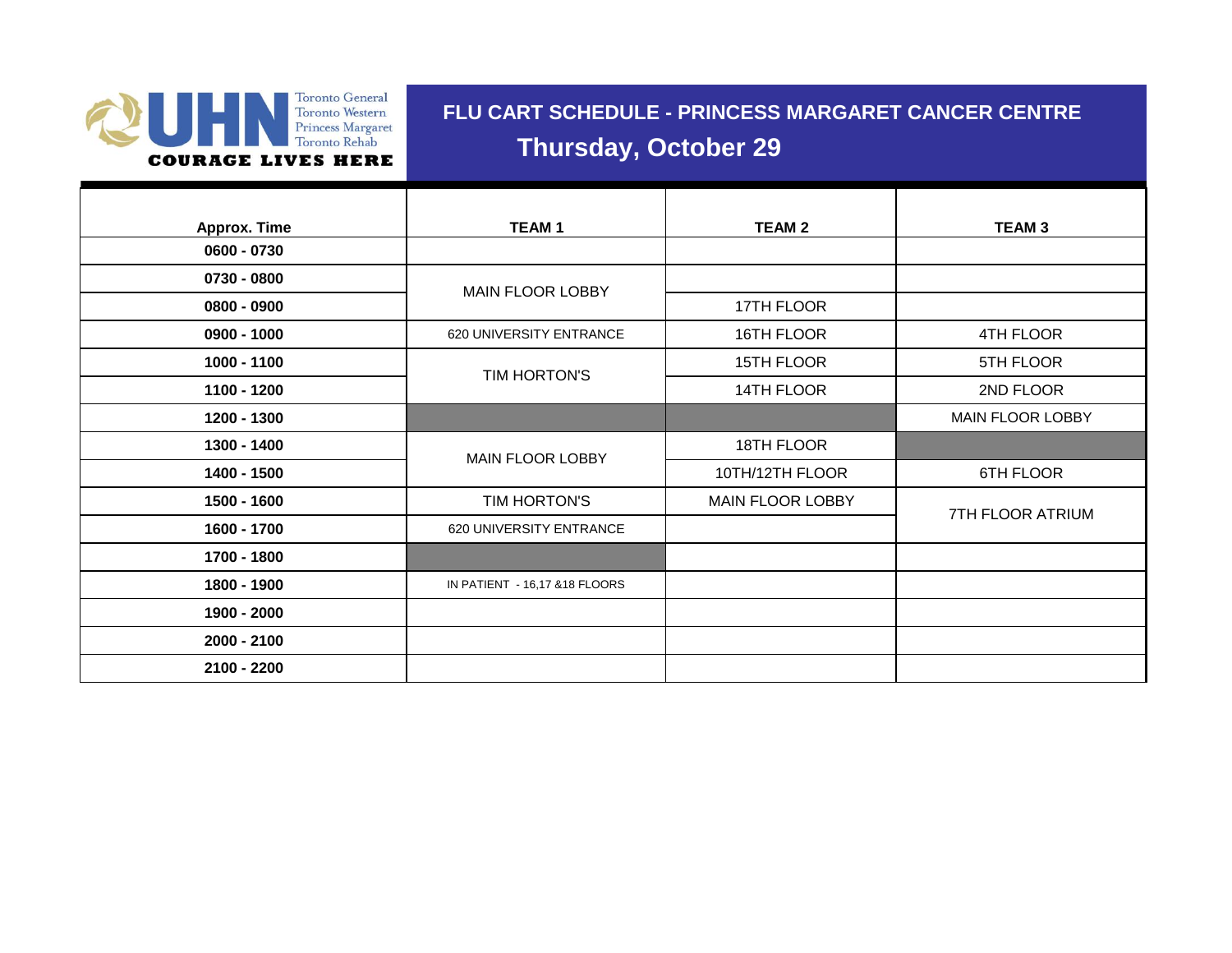

## **FLU CART SCHEDULE - PRINCESS MARGARET CANCER CENTRE Friday, October 30**

| <b>Approx. Time</b> | <b>TEAM1</b>                | <b>TEAM 2</b> | <b>TEAM3</b>            |
|---------------------|-----------------------------|---------------|-------------------------|
| 0600 - 0730         |                             |               |                         |
| 0730 - 0800         | <b>MAIN FLOOR LOBBY</b>     |               |                         |
| 0800 - 0900         | TIM HORTON'S                | 3RD FLOOR     |                         |
| $0900 - 1000$       | 620 UNIVERSITY ENTRANCE     | 4TH FLOOR     | 18TH FLOOR              |
| 1000 - 1100         | MAIN FLOOR LOBBY            | 6TH FLOOR     | 17TH FLOOR              |
| 1100 - 1200         |                             | 5TH FLOOR     | 16TH FLOOR              |
| 1200 - 1300         |                             |               | <b>MAIN FLOOR LOBBY</b> |
| 1300 - 1400         | <b>MAIN FLOOR LOBBY</b>     | 7TH FLOOR     |                         |
| 1400 - 1500         | TIM HORTON'S                | 8TH FLOOR     | 15TH FLOOR              |
| 1500 - 1600         | <b>MAIN FLOOR LOBBY</b>     | 9TH FLOOR     | 14TH FLOOR              |
| 1600 - 1700         |                             |               | 10TH/12TH FLOOR         |
| 1700 - 1800         |                             |               |                         |
| 1800 - 1900         | IN PATIENT - 14 & 15 FLOORS |               |                         |
| 1900 - 2000         |                             |               |                         |
| 2000 - 2100         |                             |               |                         |
| 2100 - 2200         |                             |               |                         |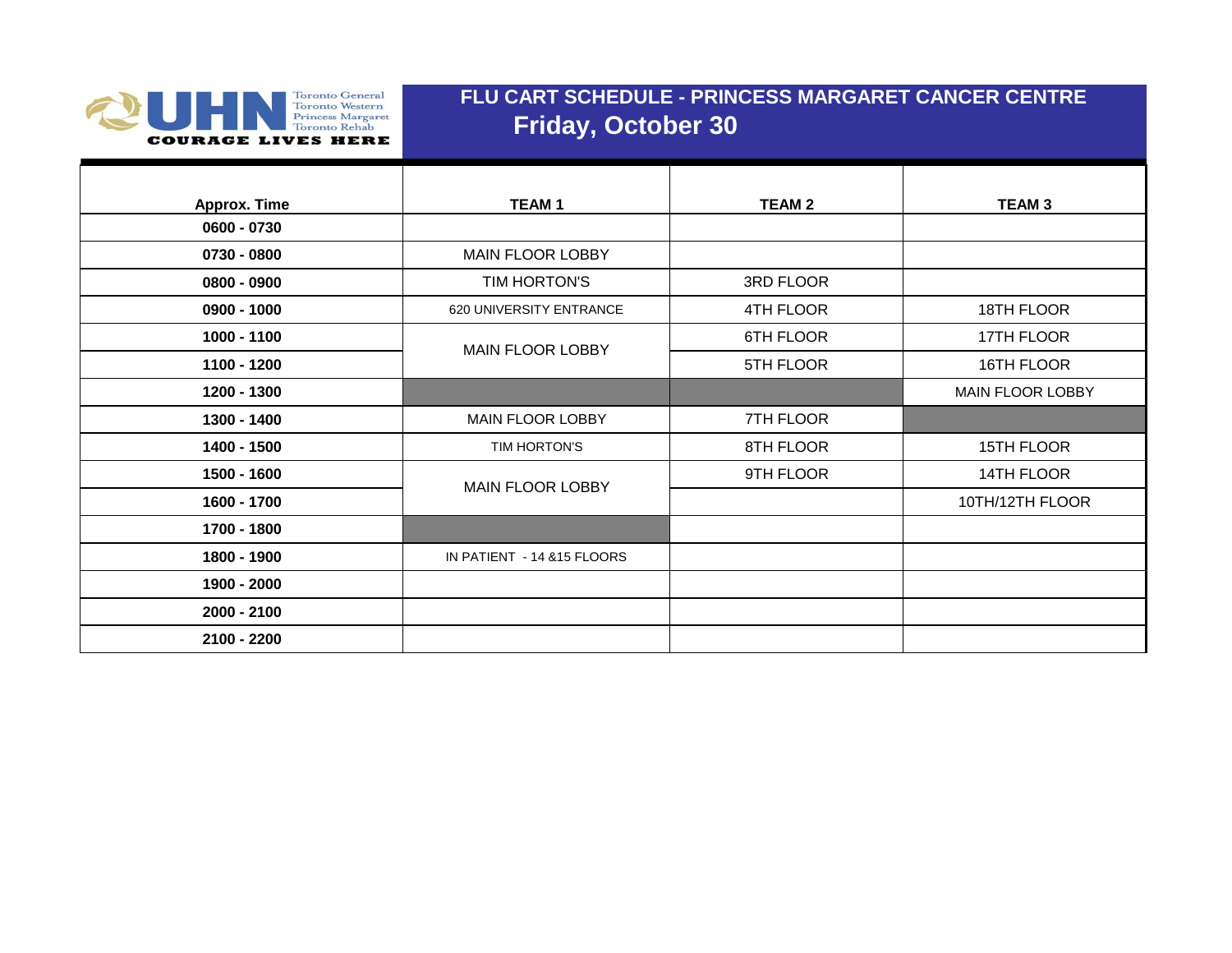

# **FLU CART SCHEDULE - PRINCESS MARGARET CANCER CENTRE Saturday, October 31**

| Approx. Time | <b>TEAM1</b>                                                                   |  |
|--------------|--------------------------------------------------------------------------------|--|
| 1530 - 1700  | 4TH FLOOR CHEMO DAYCARE                                                        |  |
| 1700 - 1800  | MAKE A SWEEP OF IN-PATIENT UNITS: 14TH FLOOR A/B, 15TH FLOOR A/B/C, 16TH FLOOR |  |
| 1800 - 1900  | PALLIATIVE, 17TH FLOOR A/B                                                     |  |
| 1900 - 2000  |                                                                                |  |
| 2000 - 2100  |                                                                                |  |
| 2100 - 2200  | IN PATIENT UNITS: 14 A/B, 15 A/B/C, 16 A, 17 A/B                               |  |
| 2200 - 2300  |                                                                                |  |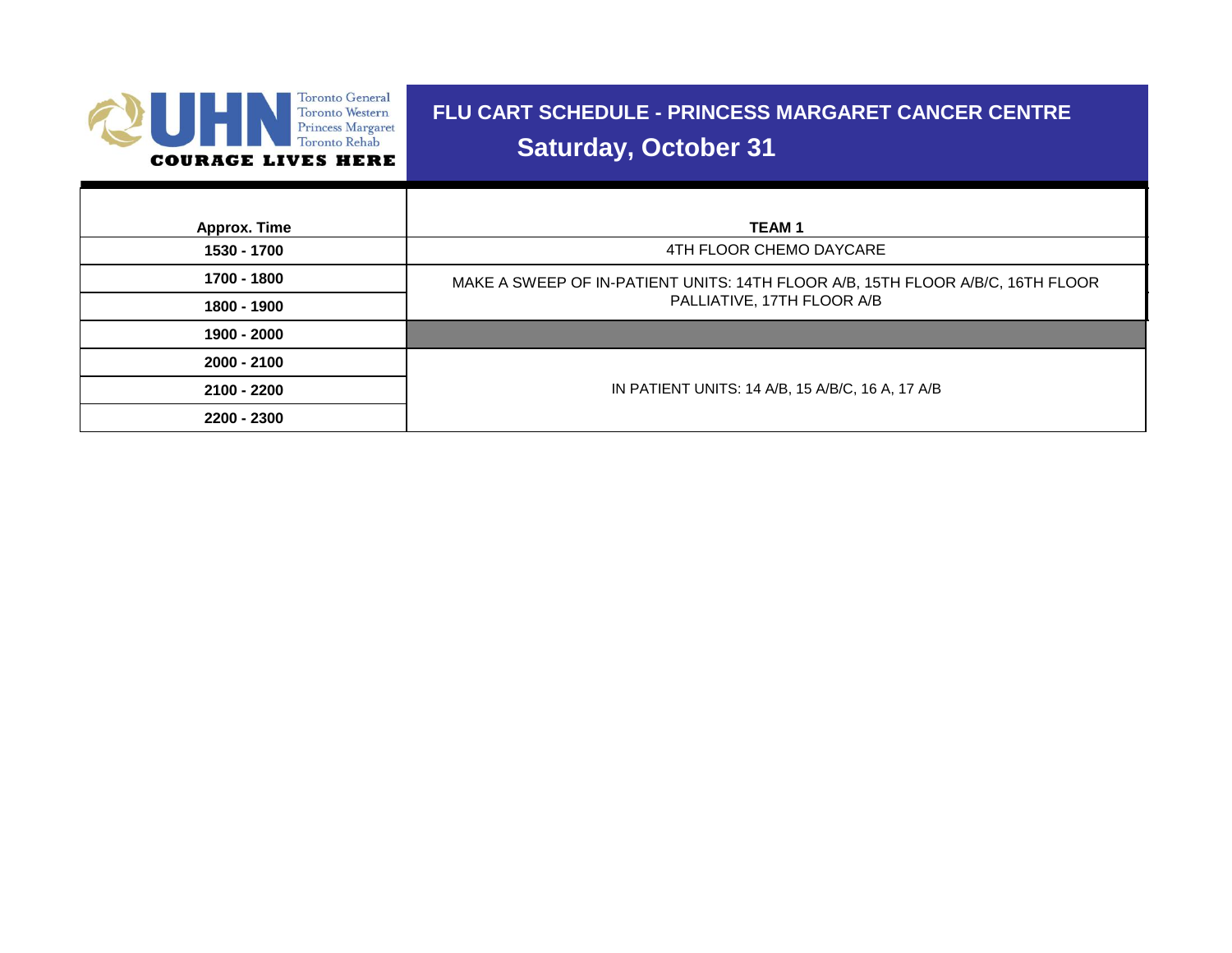

## **FLU CART SCHEDULE - PRINCESS MARGARET CANCER CENTRE Monday, November 2**

| <b>Approx. Time</b> | <b>TEAM1</b>            | <b>TEAM 2</b>                           |
|---------------------|-------------------------|-----------------------------------------|
| 0730 - 0830         |                         | TIM HORTON'S MAIN FLOOR                 |
| 0830 - 0900         |                         |                                         |
| 0900 - 0930         |                         |                                         |
| 0930 - 1030         | <b>MAIN FLOOR LOBBY</b> | CCO - 620 UNIVERSITY - ROOM 1407        |
| 1030 - 1130         |                         |                                         |
| 1130 - 1200         |                         |                                         |
| 1200 - 1300         |                         |                                         |
| 1300 - 1400         |                         |                                         |
| 1400 - 1500         |                         | CCO - 505 UNIVERSITY - ROOM 1608        |
| 1500 - 1530         |                         |                                         |
| 1530 - 1600         |                         |                                         |
| 1600 - 1630         | <b>MAIN FLOOR LOBBY</b> |                                         |
| 1630 - 1700         |                         |                                         |
| 1700 - 1730         |                         |                                         |
| 1730 - 1800         |                         |                                         |
| 1800 - 1830         |                         |                                         |
| 1830 - 1900         |                         | ROAMING - INPATIENT UNITS FLOOR 17 & 18 |
| 1900 - 1930         | MAIN FLOOR LOBBY        |                                         |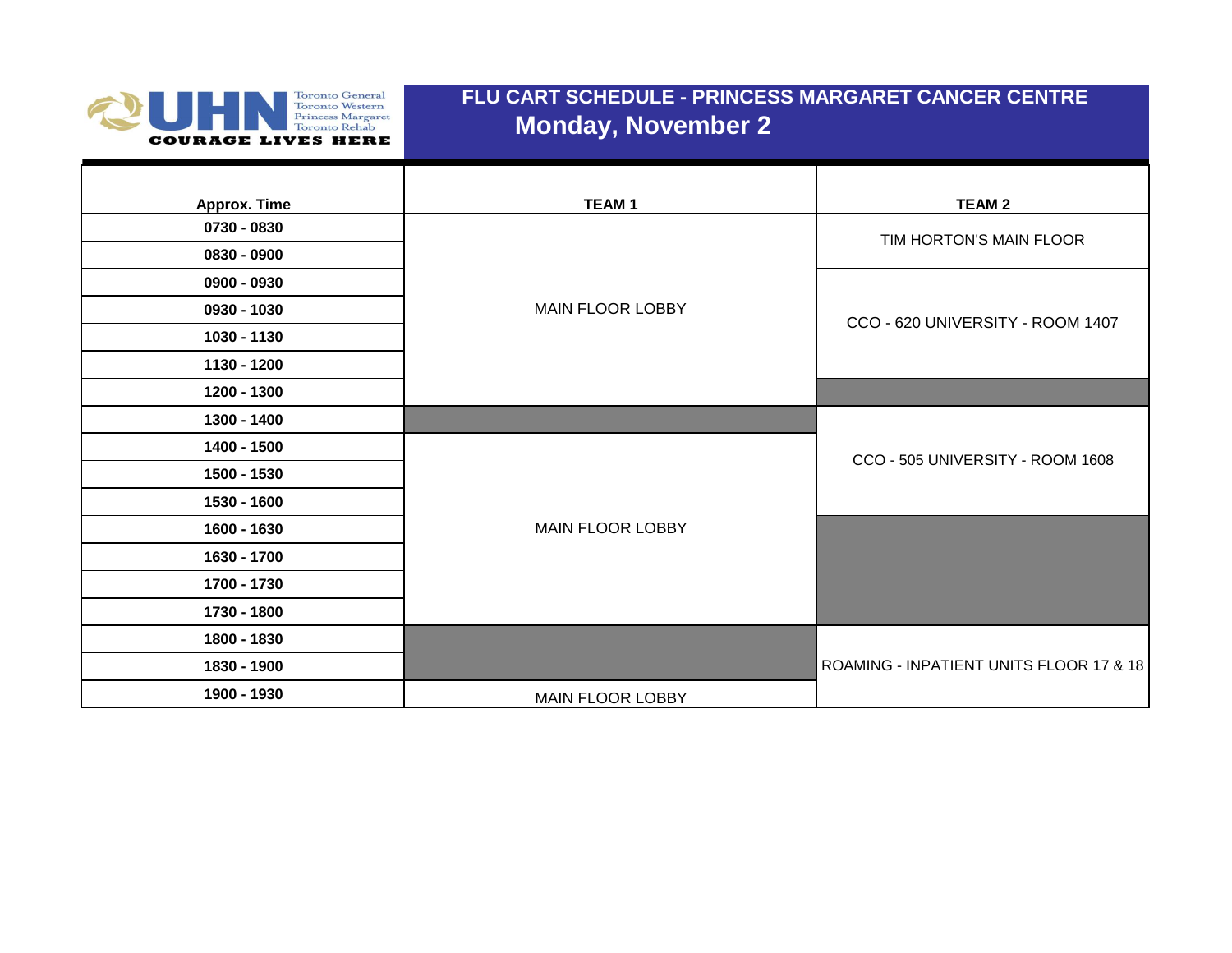

## **FLU CART SCHEDULE - PRINCESS MARGARET CANCER CENTRE Tuesday, November 3**

| <b>Approx. Time</b> | <b>TEAM1</b>                                  | <b>TEAM 2</b>           |
|---------------------|-----------------------------------------------|-------------------------|
| 0730 - 0830         |                                               |                         |
| 0830 - 0900         |                                               |                         |
| 0900 - 0930         | <b>MAIN FLOOR LOBBY</b>                       |                         |
| 0930 - 1000         |                                               | TIM HORTON'S MAIN FLOOR |
| 1000 - 1030         |                                               |                         |
| 1030 - 1130         | HYDRO BUILDING - 10TH FLOOR FIRST AID STATION |                         |
| 1130 - 1200         |                                               |                         |
| 1200 - 1300         |                                               |                         |
| 1300 - 1400         | <b>MAIN FLOOR LOBBY</b>                       |                         |
| 1400 - 1500         |                                               | TIM HORTON'S MAIN FLOOR |
| 1500 - 1530         |                                               |                         |
| 1530 - 1600         | 620 UNIVERSITY                                |                         |
| 1600 - 1630         |                                               |                         |
| 1630 - 1700         |                                               |                         |
| 1700 - 1730         |                                               |                         |
| 1730 - 1800         |                                               |                         |
| 1800 - 1830         |                                               |                         |
| 1830 - 1900         | ROAMING - INPATIENT UNITS FLOORS 15 & 16      |                         |
| 1900 - 1930         |                                               |                         |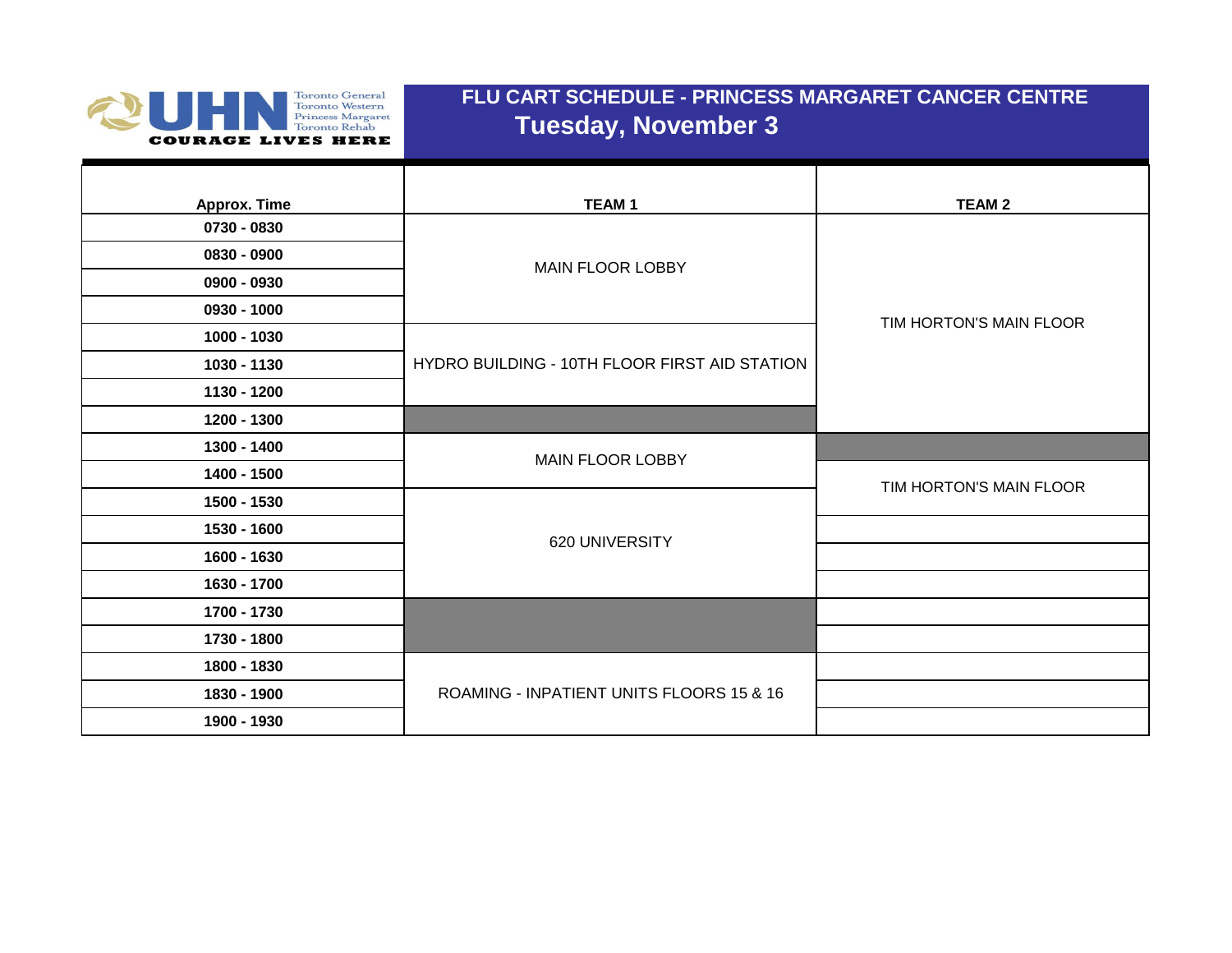

## **FLU CART SCHEDULE - PRINCESS MARGARET CANCER CENTRE Wednesday, November 4**

| Approx. Time | <b>TEAM1</b>                         | <b>TEAM 2</b>           |
|--------------|--------------------------------------|-------------------------|
| 0730 - 0830  | TIM HORTON'S MAIN FLOOR              |                         |
| 0830 - 0900  |                                      | <b>MAIN FLOOR LOBBY</b> |
| 0900 - 0930  |                                      |                         |
| 0930 - 1000  |                                      |                         |
| 1000 - 1030  | CCO - 525 UNIVERSITY - ROOM 306      | ARC - 11TH FLOOR        |
| 1030 - 1100  |                                      |                         |
| 1100 - 1130  |                                      |                         |
| 1130 - 1200  |                                      | <b>MAIN FLOOR LOBBY</b> |
| 1200 - 1300  |                                      |                         |
| 1300 - 1400  |                                      |                         |
| 1400 - 1500  | CCO - 525 UNIVERSITY - ROOM 306      | <b>MAIN FLOOR LOBBY</b> |
| 1500 - 1530  |                                      |                         |
| 1530 - 1600  |                                      |                         |
| 1600 - 1630  |                                      |                         |
| 1630 - 1700  |                                      |                         |
| 1700 - 1730  |                                      |                         |
| 1730 - 1800  |                                      |                         |
| 1800 - 1830  |                                      |                         |
| 1830 - 1900  | ROAMING - INPATIENT UNITS - FLOOR 14 |                         |
| 1900 - 1930  |                                      |                         |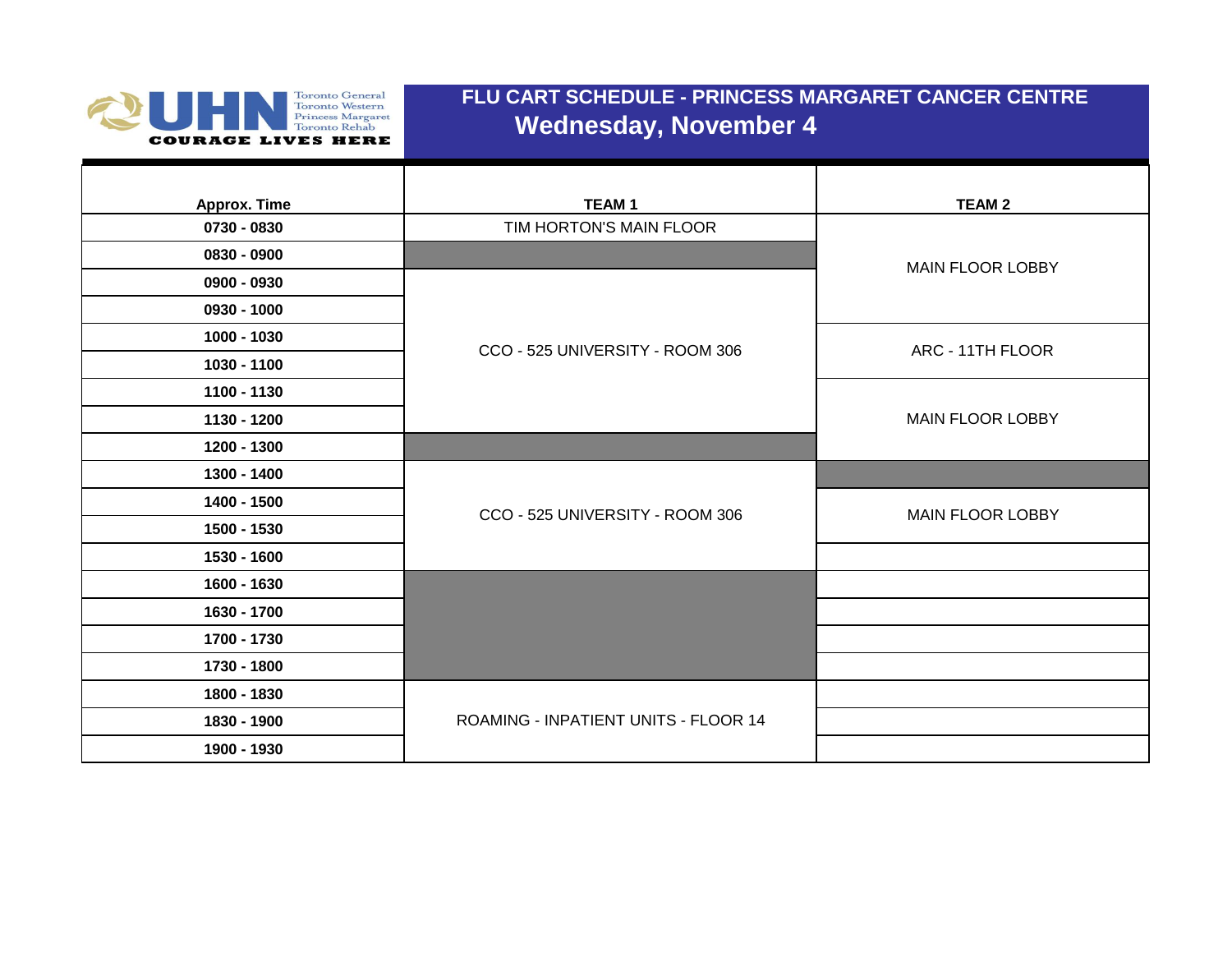

#### **FLU CART SCHEDULE - PRINCESS MARGARET CANCER CENTRE Thursday, November 5**

| Approx. Time | <b>TEAM1</b>                        | <b>TEAM 2</b>                           |
|--------------|-------------------------------------|-----------------------------------------|
| 0730 - 0830  |                                     |                                         |
| 0830 - 0900  | <b>MAIN FLOOR LOBBY</b>             | TIM HORTON'S MAIN FLOOR                 |
| 0900 - 0930  |                                     | 620 UNIVERSITY                          |
| 0930 - 1000  |                                     |                                         |
| 1000 - 1030  |                                     |                                         |
| 1030 - 1130  | HYDRO BUILDING - 2ND FLOOR ROOM 207 | <b>MAIN FLOOR LOBBY</b>                 |
| 1130 - 1200  |                                     |                                         |
| 1200 - 1300  |                                     |                                         |
| 1300 - 1400  |                                     |                                         |
| 1400 - 1500  | <b>MAIN FLOOR LOBBY</b>             | ROAMING - INPATIENT UNITS FLOOR 17 & 18 |
| 1500 - 1530  |                                     |                                         |
| 1530 - 1600  |                                     |                                         |
| 1600 - 1630  |                                     | <b>MAIN FLOOR LOBBY</b>                 |
| 1630 - 1700  |                                     |                                         |
| 1700 - 1730  |                                     |                                         |
| 1730 - 1800  |                                     |                                         |
| 1800 - 1830  |                                     |                                         |
| 1830 - 1900  |                                     | ROAMING - INPATIENT UNITS FLOOR 17 & 18 |
| 1900 - 1930  |                                     |                                         |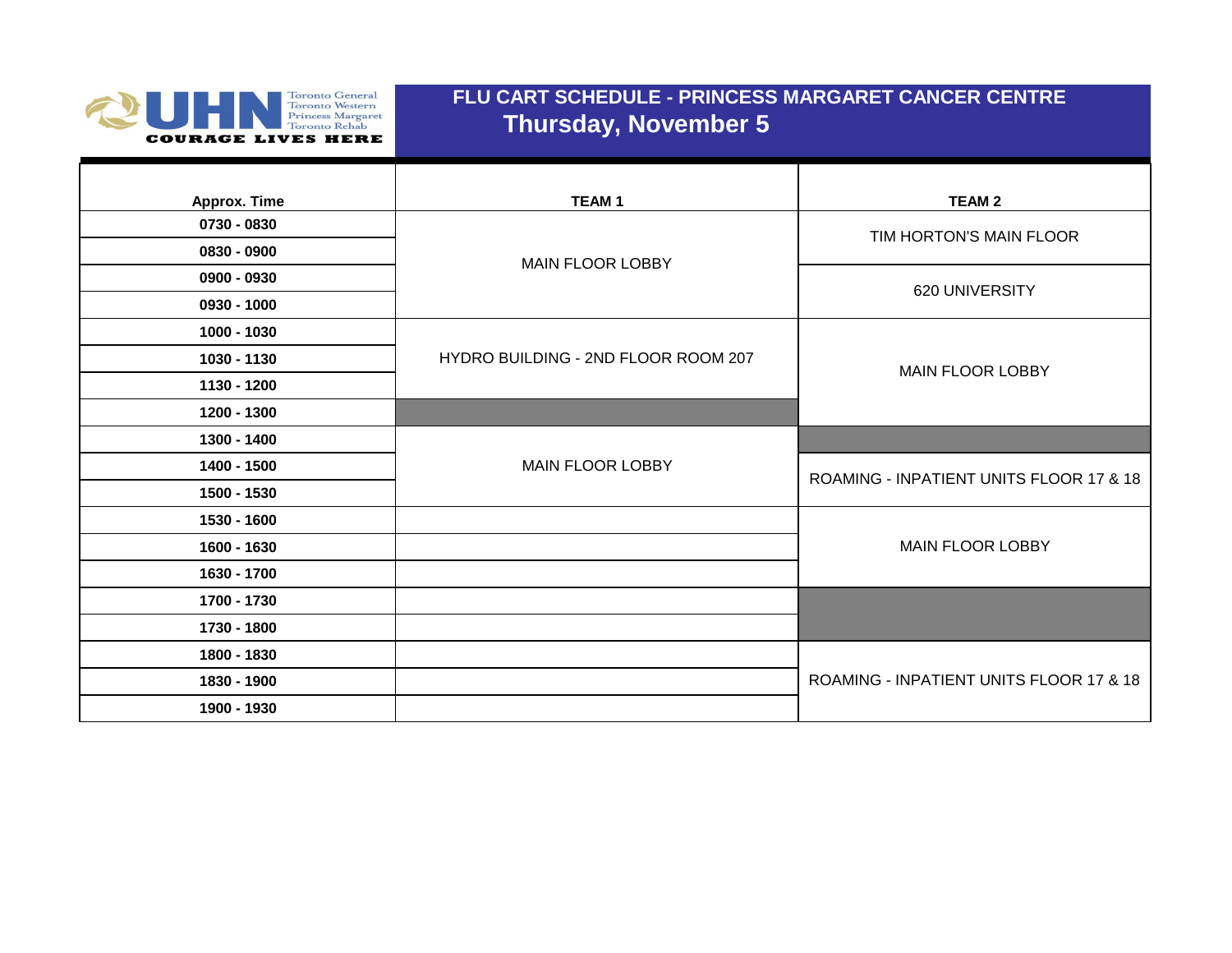

## **FLU CART SCHEDULE - PRINCESS MARGARET CANCER CENTRE Friday, November 6**

| <b>Approx. Time</b><br>0730 - 0830 | <b>TEAM1</b>                       | <b>TEAM 2</b>                            |
|------------------------------------|------------------------------------|------------------------------------------|
| 0830 - 0900                        |                                    |                                          |
| 0900 - 0930                        |                                    | ROAMING - INPATIENT UNITS FLOORS 14, 15, |
| 0930 - 1000                        |                                    | <b>AND 17</b>                            |
| 1000 - 1030                        | <b>MAIN FLOOR LOBBY</b>            |                                          |
| 1030 - 1100                        |                                    |                                          |
| 1100 - 1130                        |                                    |                                          |
| 1130 - 1200                        |                                    |                                          |
| 1200 - 1300                        |                                    |                                          |
| 1300 - 1400                        |                                    | <b>MAIN FLOOR LOBBY</b>                  |
| 1400 - 1500                        |                                    |                                          |
| 1500 - 1530                        | AMBULATORY CLINICS - FLOOR 2 AND 4 |                                          |
| 1530 - 1600                        |                                    |                                          |
| 1600 - 1630                        |                                    |                                          |
| 1630 - 1700                        |                                    |                                          |
| 1700 - 1730                        |                                    |                                          |
| 1730 - 1800                        |                                    |                                          |
| 1800 - 1830                        |                                    |                                          |
| 1830 - 1900                        | <b>MAIN FLOOR LOBBY</b>            |                                          |
| 1900 - 1930                        |                                    |                                          |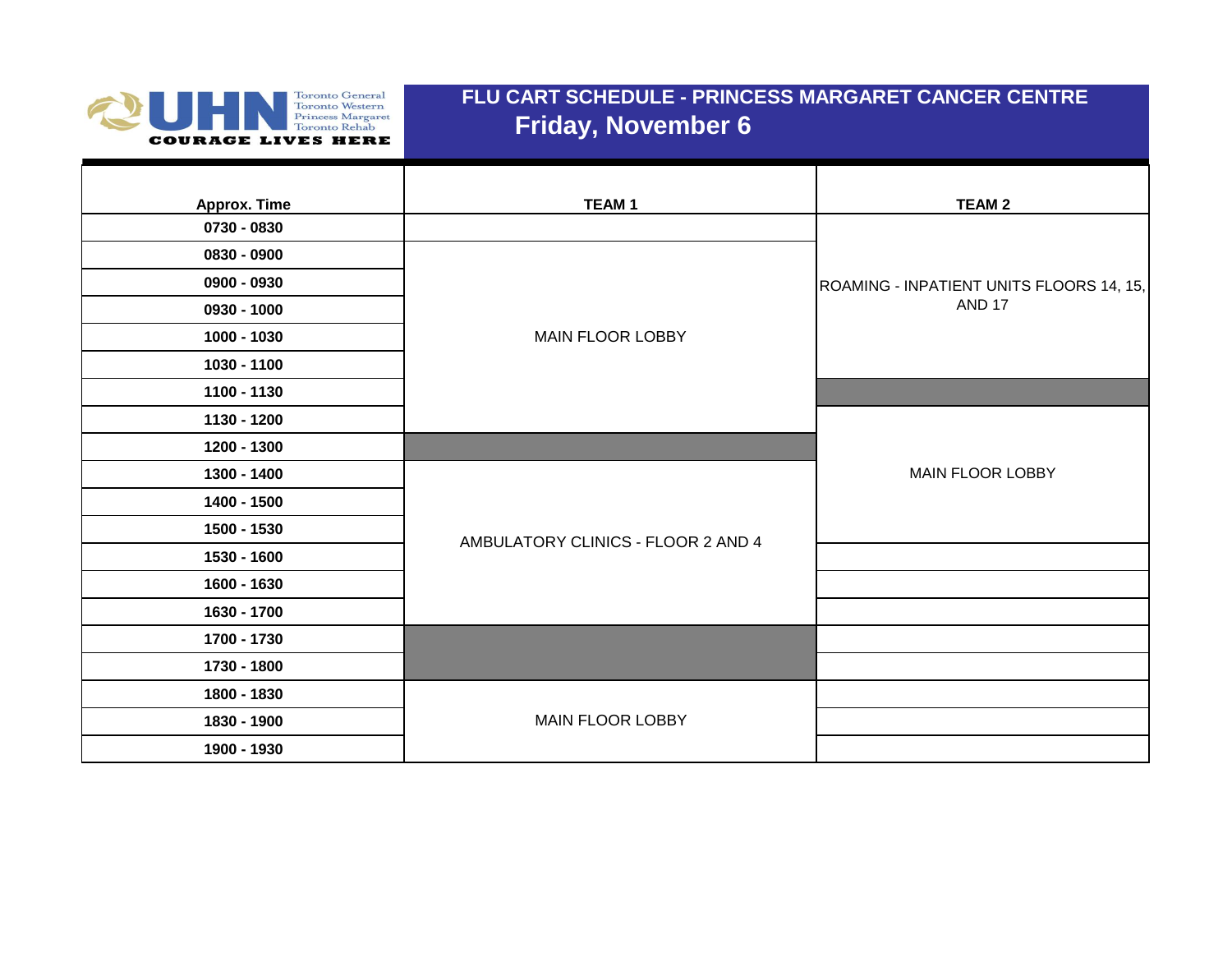

## **FLU CART SCHEDULE - PRINCESS MARGARET CANCER CENTRE Monday, November 9**

| Approx. Time | <b>TEAM1</b>            |
|--------------|-------------------------|
| 0900 - 0930  |                         |
| 0930 - 1000  |                         |
| 1000 - 1030  | MAIN FLOOR LOBBY        |
| 1030 - 1100  |                         |
| 1100 - 1130  |                         |
| 1130 - 1200  |                         |
| 1200 - 1300  |                         |
| 1300 - 1400  |                         |
| 1400 - 1500  |                         |
| 1500 - 1530  | <b>MAIN FLOOR LOBBY</b> |
| 1530 - 1600  |                         |
| 1600 - 1630  |                         |
| 1630 - 1700  |                         |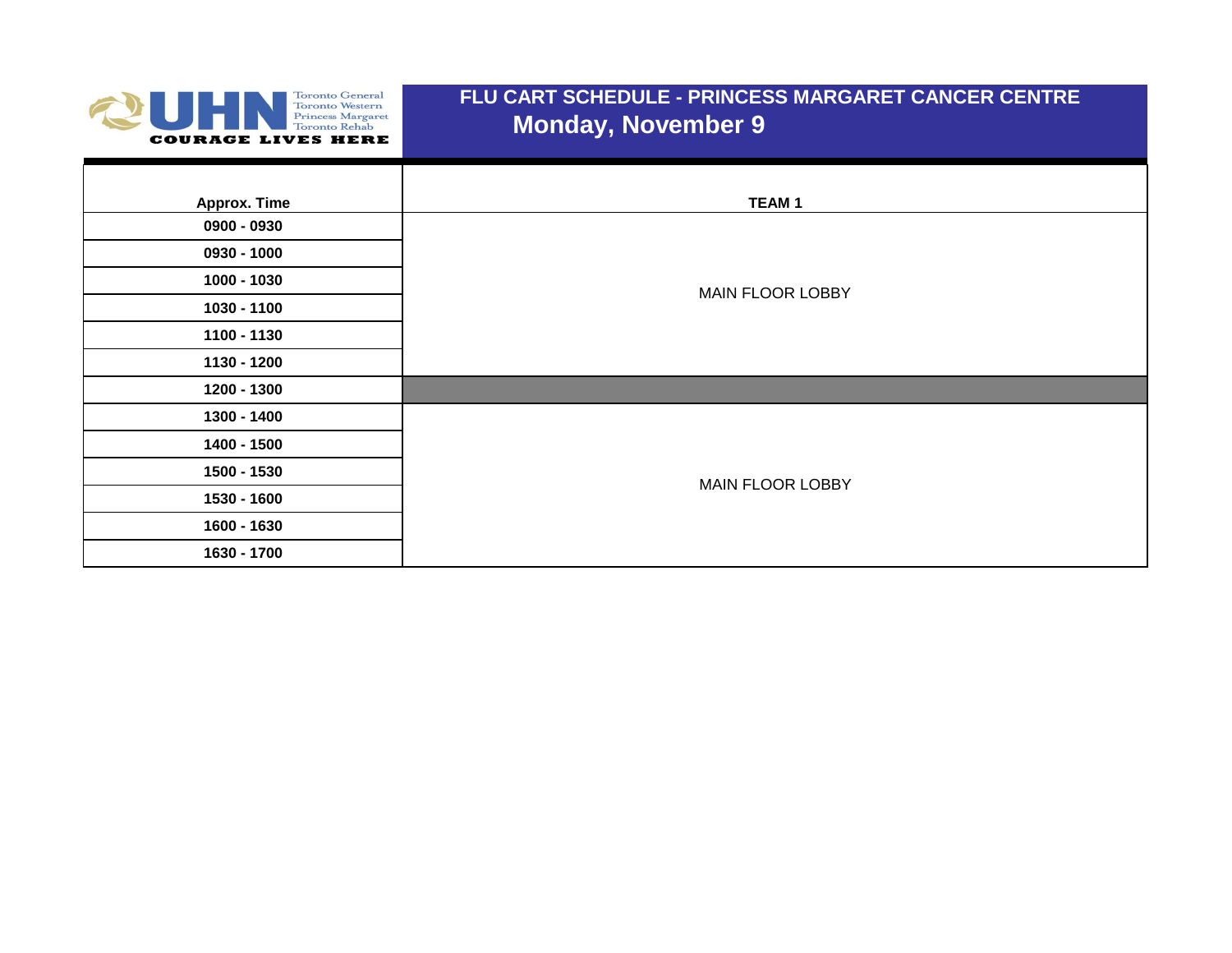

#### **FLU CART SCHEDULE - PRINCESS MARGARET CANCER CENTRE Tuesday, November 10**

| Approx. Time | <b>TEAM1</b>            |
|--------------|-------------------------|
| 0900 - 0930  |                         |
| 0930 - 1000  |                         |
| 1000 - 1030  | MAIN FLOOR LOBBY        |
| 1030 - 1100  |                         |
| 1100 - 1130  |                         |
| 1130 - 1200  |                         |
| 1200 - 1300  |                         |
| 1300 - 1400  |                         |
| 1400 - 1500  |                         |
| 1500 - 1530  | <b>MAIN FLOOR LOBBY</b> |
| 1530 - 1600  |                         |
| 1600 - 1630  |                         |
| 1630 - 1700  |                         |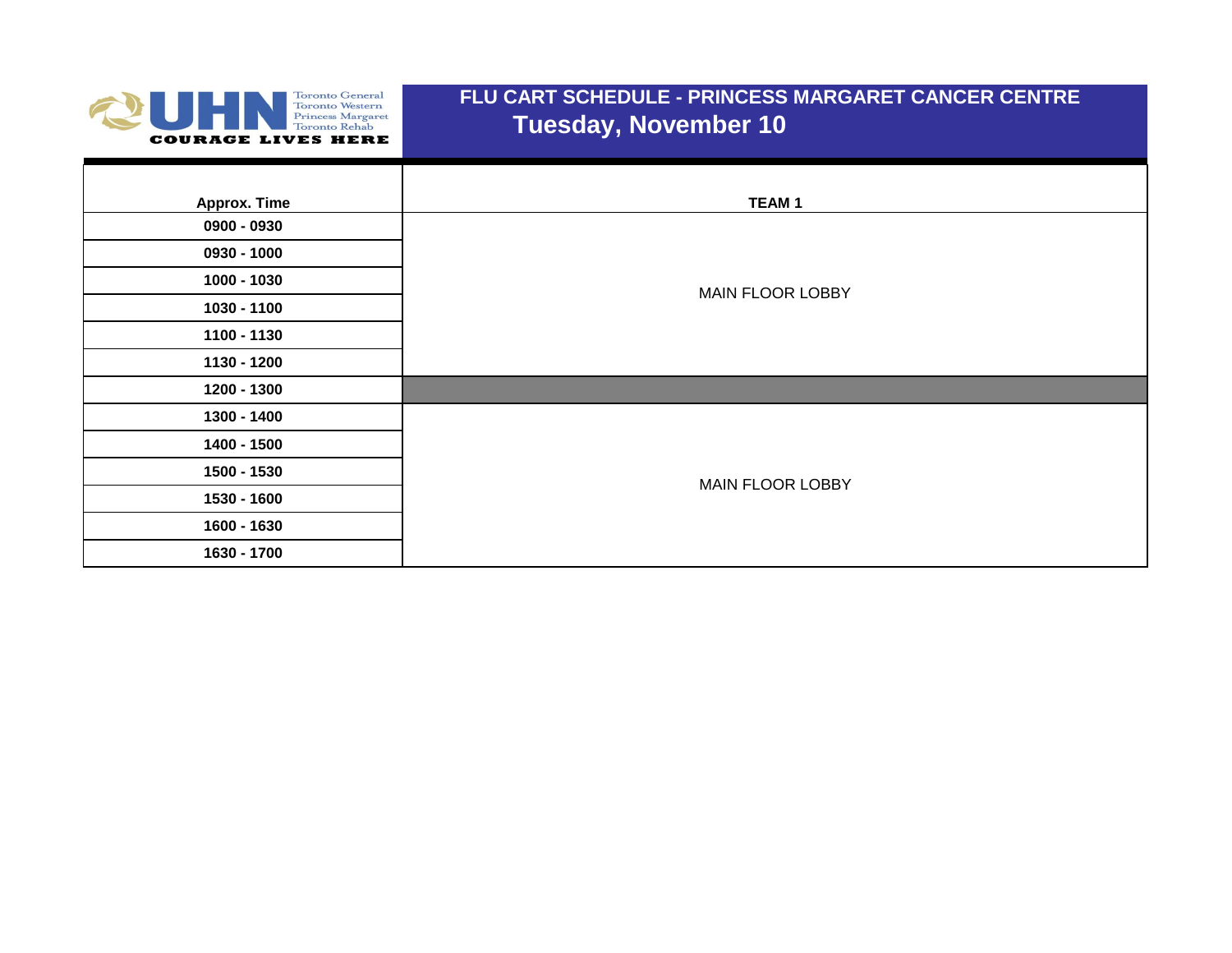

 **FLU CART SCHEDULE - PRINCESS MARGARET CANCER CENTRE**

 **Wednesday, November 11**

**THERE WILL BE NO FLU CARTS TRAVELING IN THE HOSPITAL TODAY DUE TO REMEMBRANCE DAY. PLEASE GO TO THE OCCUPATIONAL HEALTH CLINIC IF YOU WOULD LIKE TO GET YOUR FLU VACCINE.**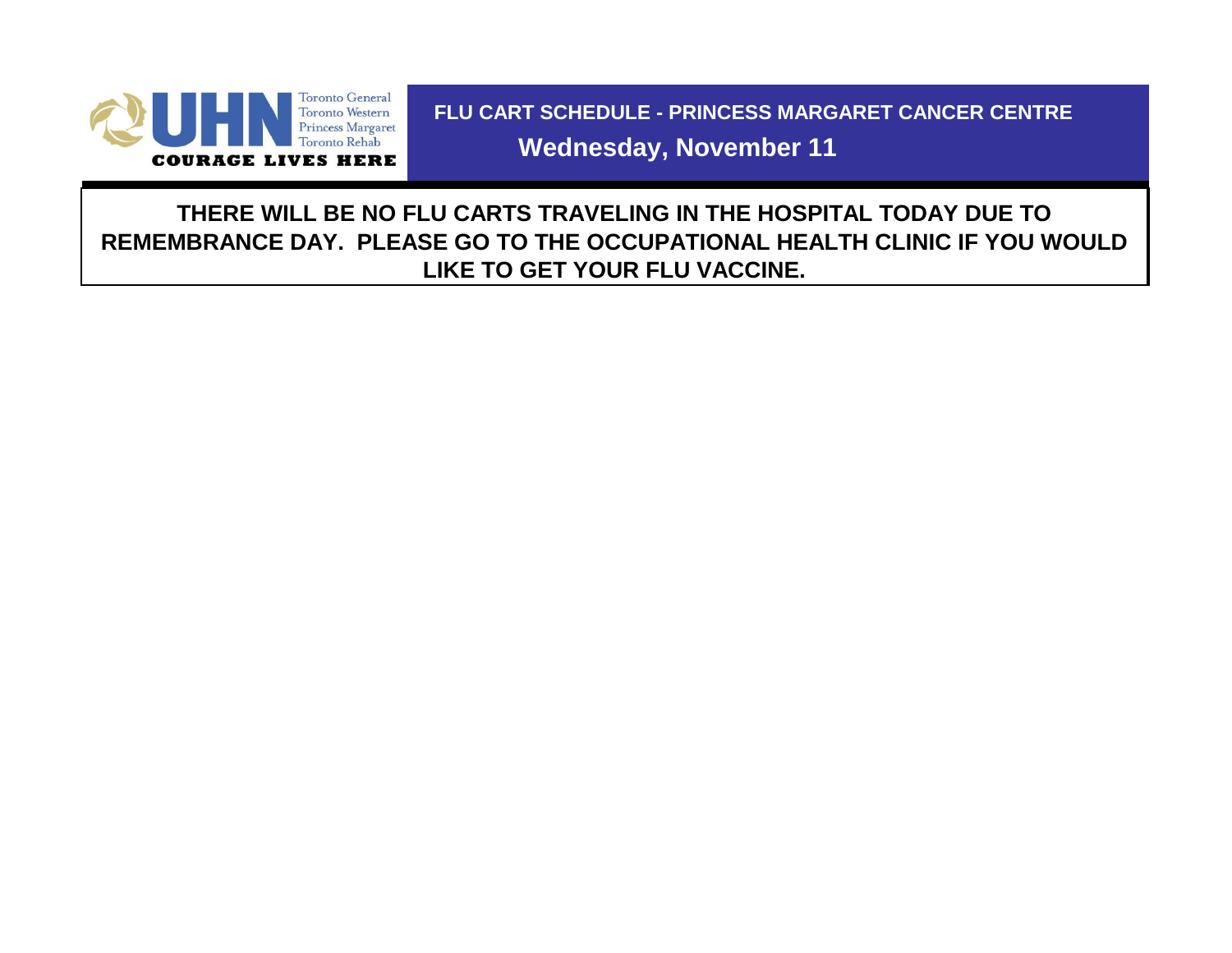

## **FLU CART SCHEDULE - PRINCESS MARGARET CANCER CENTRE Thursday, November 12**

| Approx. Time | <b>TEAM1</b>            |
|--------------|-------------------------|
| 0900 - 0930  |                         |
| 0930 - 1000  |                         |
| 1000 - 1030  | <b>MAIN FLOOR LOBBY</b> |
| 1030 - 1100  |                         |
| 1100 - 1130  |                         |
| 1130 - 1200  |                         |
| 1200 - 1300  |                         |
| 1300 - 1400  |                         |
| 1400 - 1500  |                         |
| 1500 - 1530  | <b>MAIN FLOOR LOBBY</b> |
| 1530 - 1600  |                         |
| 1600 - 1630  |                         |
| 1630 - 1700  |                         |